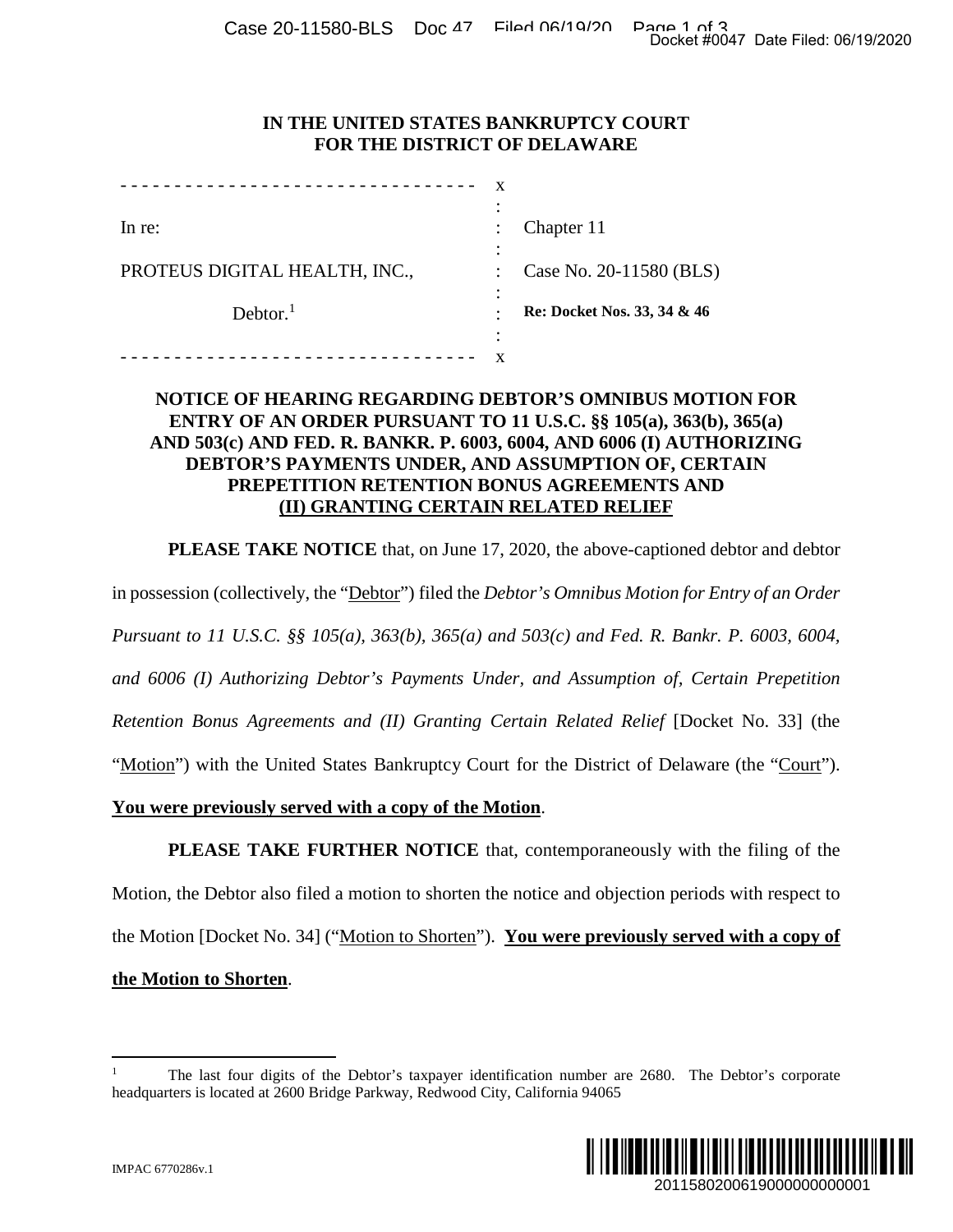### Case 20-11580-BLS Doc 47 Filed 06/19/20 Page 2 of 3

**PLEASE TAKE FURTHER NOTICE** that, on June 18, 2020, the Court entered the *Order Shortening and Limiting the Notice with Respect to the Debtor's Omnibus Motion for Entry of an Order Pursuant to 11 U.S.C. §§ 105(a), 363(b), 365(a) and 503(c) and Fed. R. Bankr. P. 6003, 6004, and 6006 (I) Authorizing Debtor's Payments Under, and Assumption of, Certain Prepetition Retention Bonus Agreements and (II) Granting Certain Related Relief [Docket No.* 46], a copy of which is served herewith.

**PLEASE TAKE FURTHER NOTICE** that, objections to the Motion, if any, must be in writing, filed with the Clerk of the United States Bankruptcy Court for the District of Delaware, 3 rd Floor, 824 Market Street, Wilmington, Delaware, 19801, on or before **June 25, 2020 at 4:00 p.m. (ET)** (the "Objection Deadline"), and served upon and received by the undersigned proposed counsel for the Debtor.

**PLEASE TAKE FURTHER NOTICE** that, if a response is timely filed, served and received, you or your attorney must attend the hearing on the Motion scheduled to be held before the Honorable Brendan Linehan Shannon at the Bankruptcy Court, 824 Market Street, 6<sup>th</sup> Floor, Courtroom No. 1, Wilmington, Delaware, 19801 on **June 30, 2020 at 2:30 p.m. (ET).**

**PLEASE TAKE FURTHER NOTICE THAT IF THERE ARE NO OBJECTIONS TO THE MOTION, AN ORDER MAY BE ENTERED GRANTING THE RELIEF REQUESTED BY THE MOTION WITHOUT FURTHER NOTICE OR HEARING.** 

[*Remainder of page intentionally left blank*]